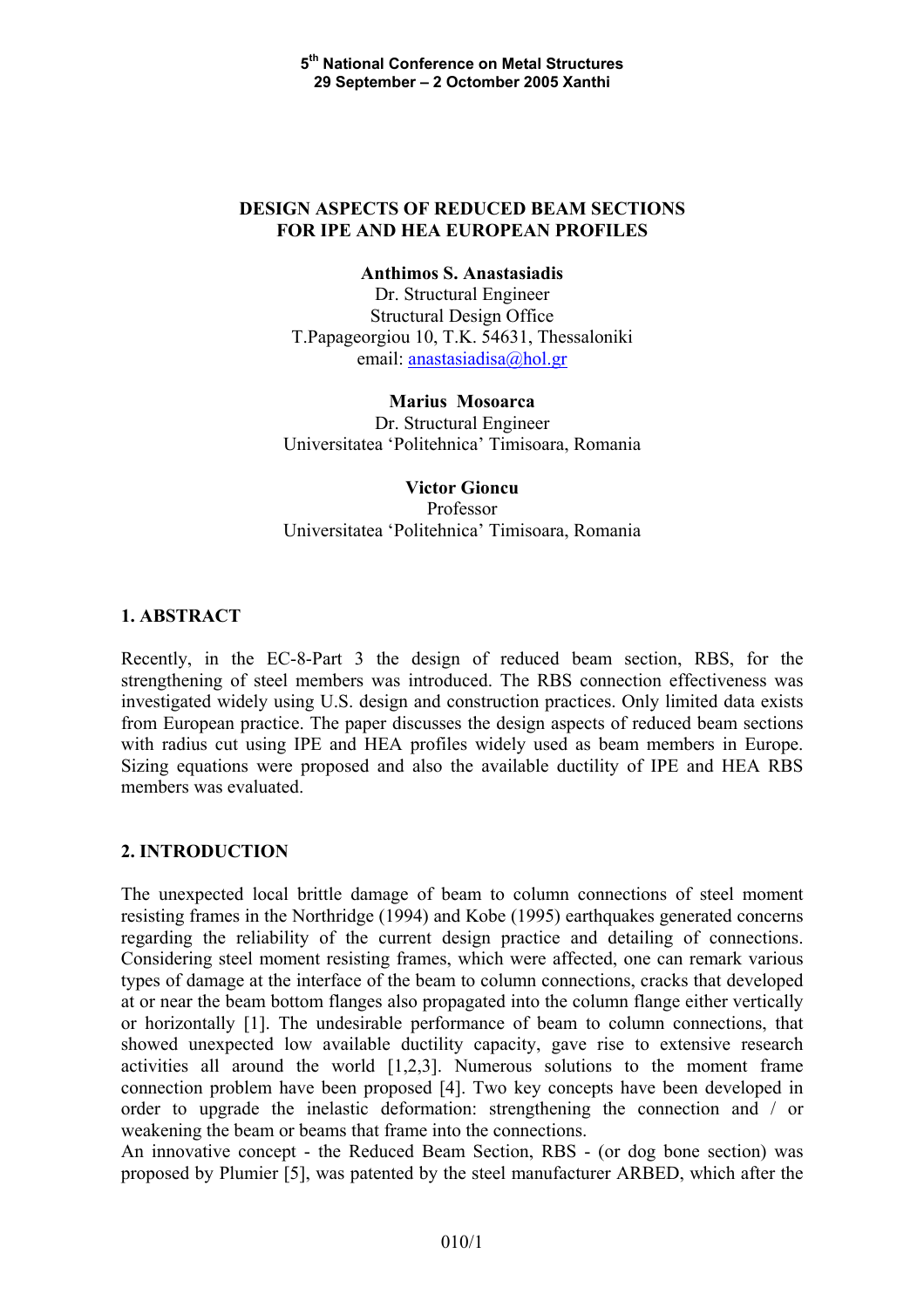1994 Northridge earthquake waived all patent rights for the benefit of structural community. On the idea of weakening, this connection relies on the selective removal of beam flange material, trough constant, tapered or radius cut , to the beam column connection to reduce the cross sectional area, fig.1. The RBS behave like a fuse, shifting the dissipative zone from the column flange in a predetermined zone, thus protecting against early fracture. Extensive experimental [6,7,8] and analytical [9,10,11] studies demonstrated the effectiveness of this solution. Compared with strengthening concept, the using of RBS gives advantages such as increased inelastic capacity, satisfy in economical way the strong column-weak beam philosophy [10,12], avoids increased material and labor costs due to addition of strengthening plates, doubler plates, special welds.

Concluding the research efforts of the SAC program [1], recommendations for the design and detailing of RBS members were prescribed in FEMA 350 [4] and FEMA 351 [13]. In Europe, also, following the spirit of the above mentioned recommendations, in EC 8, Part 3 (Annex B), Draft 2003, [14] design of such type of connections are presented. It is noteworthy to mention the difference between the U.S. and European design practice, as well as the fact that there is no more experimental studies using the European profiles, except Plumier's studies [5].

In the paper a critical review is made considering the key parameters for the design of RBS connections especially for IPE and HEA European profiles. Furthermore, EC 8 Part 3 [14] proposed some ductility rotation limits without presenting clear information based on ductility capacity. In order to estimate and satisfy the ductility limits, using DuctRot M [15] computer program, which follows the concept of plastic collapse mechanism, an evaluation of the available rotation capacity was made classifying the IPE and HEA reduced beam sections according to the performance limits from [15]. This classification, also, could be useful for the new steel moment resisting frames exploiting the fact that such a section can easily be implemented and developed as a prefabricated element.

## **3. KEY PARAMETERS FOR THE DESIGN OF RBS CONNECTIONS**

The principle of weakening the beam based on two aspects: firstly the sizing of the RBS cut should be made in order to limit the maximum beam moment that can developed at the column face, M  $_{\text{cf.sd}}$ ; about 85% to 100% of the beam expected plastic moment,  $M_{\text{pl.Rd.be}}$ . Secondly, the expected plastic moment at the RBS zone,  $M<sub>pl,RBS</sub>$ , after yielding and strain hardening, should be smaller than the expected plastic moment at the RBS zone,  $M_{sd,RBS}$ *Fig.1*. The above mentioned criteria could be written:

$$
M_{\text{cf.sd}} \le (0.85 - 1.0) M_{\text{pl.Rd.be}} \tag{1}
$$

$$
M_{\rm pl,RBS} \le (0.90 - 0.95) M_{\rm sd,RBS}
$$
 (2)

The first condition control the stress that can develop at the connection elements (welds, bolts), while the second one ensures the formation of the plastic hinge in the preselected zone. The configuration (shape, size, location) have an effect on the connection performance; various types have been proposed and tested with straight [5], variable [7] and radius cut [6], *Fig 1*. In *table 1* proposals for radius cut from FEMA 350 [4], which prequalified this shape, and EC 8, Part 3 (Annex B) [14] were presented. One can remark that the *a* and *b* values from EC 8, Part 3 (Annex B) are the average values as compared with FEMA 350, while for the *g, s* and *r* the same values were adopted.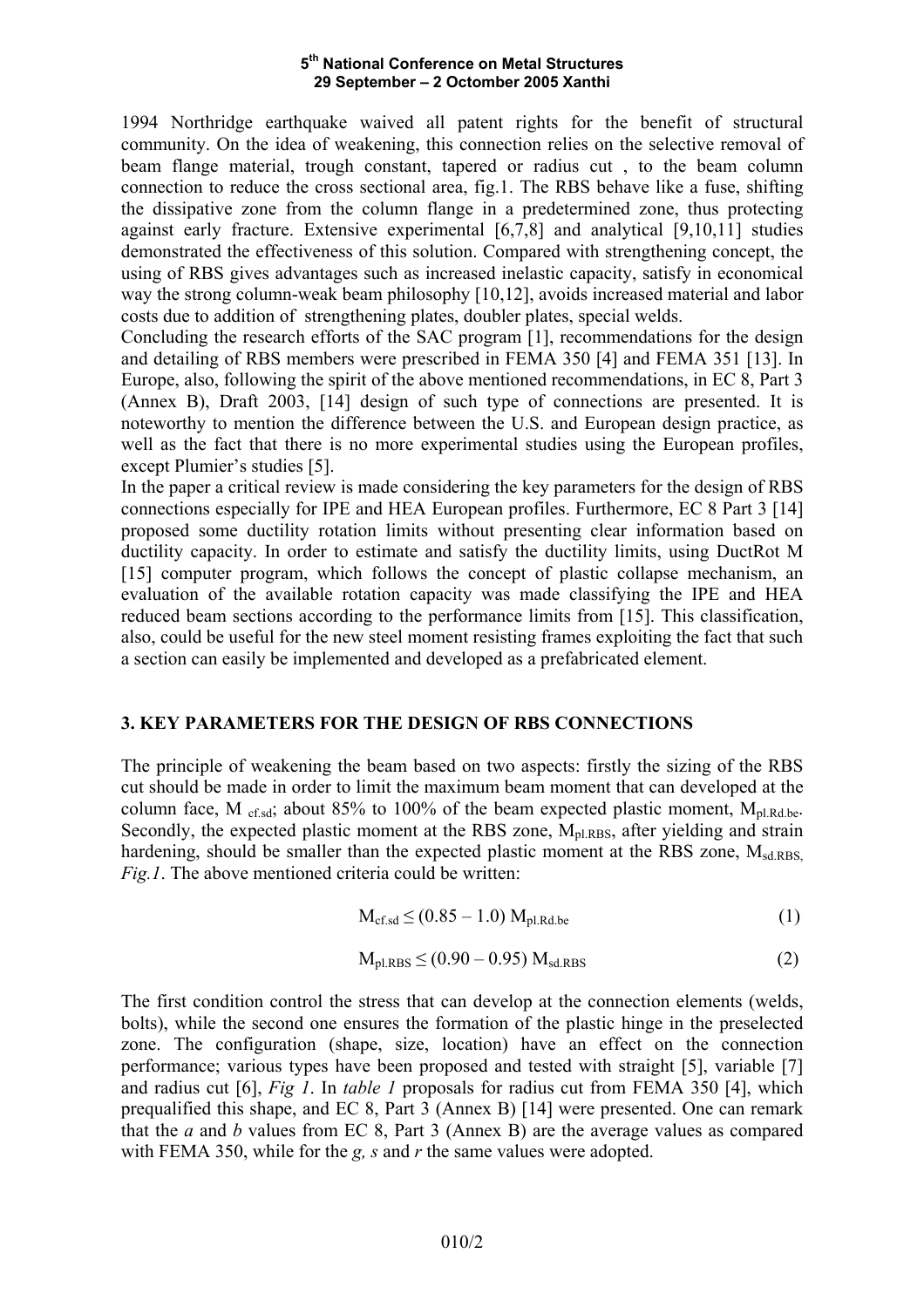

Figure 1: Shapes and conceptual design of reduced beam sections

| FEMA 350 [4] / 351 [13]               | EC 8, Part 3, Annex B $[14]$          |
|---------------------------------------|---------------------------------------|
| $a = 0.50 - 0.75 b_f$                 | $a = 0.60 b_f$                        |
| $b = 0.65 - 0.85 d_h$                 | $b = 0.75 d_h$                        |
| $g = 0.20 - 0.25 b_f (40 - 50 % b_f)$ | $g = 0.20 - 0.25 b_f (40 - 50 % b_f)$ |
| $s = a + b/2$                         | $s = a + b/2$                         |
| $r = 4g^2 + b^2 / 8g$                 | $r = 4g^2 + b^2 / 8g$                 |

*Table 1: Geometrical characteristics of the reduced beam section* 

In order to consider for the European practice the validity and extrapolation of the experimental results obtained from the U.S. practice, one can remark the following issues:

a) Generally, different geometrical characteristics of the IPE and HEA profiles as compared with those tested in U.S are observed (beams from W 12, W 36 sections and columns from W 14 sections). However, the local buckling limits given in FEMA 350 and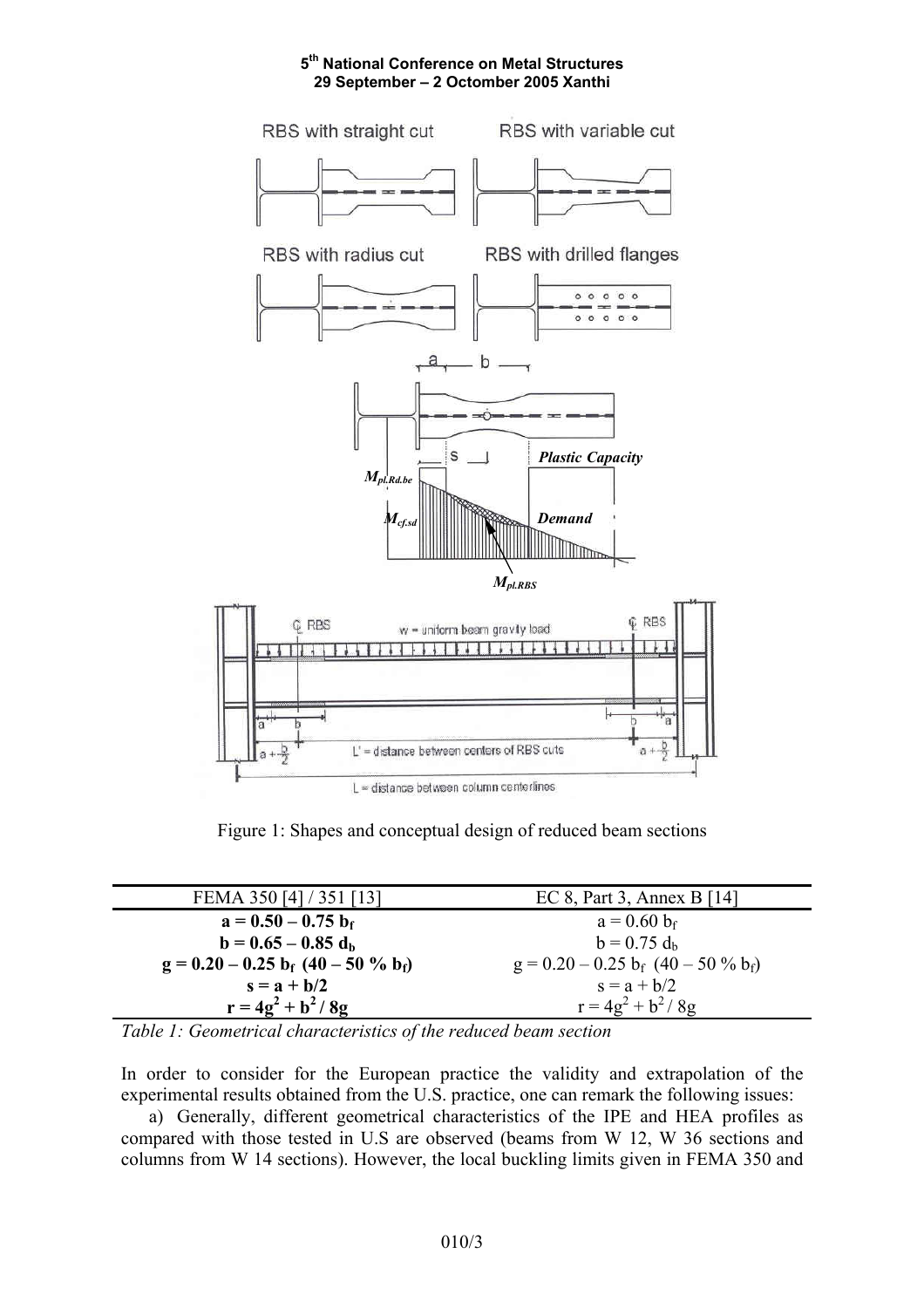351 were respected also for IPE and HEA sections. Furthermore, the local buckling values between those tested and IPE and HEA sections are in the same region.

b) Strong panel zone. The columns used in experiments have very thick webs as compared with those usually used in Europe. It is very important to have a strong panel zone forcing the formation of the plastic hinge in the weakening zone. Therefore, doubler plates should be used in case of IPE and HEA columns, until to obtain suitable experimental data.

c) Different material characteristics, introducing possible different random material variability and strain hardening effects.

d) All tests have been made with columns employing continuity plates. Thus, in the practical design the use of continuity plates is a need.

e) Different beam to column connection detail as compared with those used in European practice (welded beam flange to column flange and web bolted shear tab vs. extended end plate or fully welded).

f) Lack of experimental date using deep IPE columns, used in multistory structures in order to control the drift.

The experiments conducted by Plumier [5] using HEB columns and HEA beams demonstrated high inelastic deformation, however further investigations are needed, taking into account the relevant parameters from the European practice. For the dimensioning of the RBS connections with radius cut the following equations were proposed:

$$
M_{\rm pl.Rd.RBS} = \gamma_{\rm ov.RBS} Z_{\rm RBS} f_{\rm y}
$$
 (3)

where  $\gamma_{\text{ov,RBS}}$ , the overstrength factor considering the random variability of steel mechanical properties and strain hardening effects,  $Z_{RBS}$  the plastic resistance modulus of the reduced section  $[Z_{RBS} = Z_b - 2g t_f (d_b - t_f)]$  and  $f_y$ , the nominal yield limit as given in EC 3. Generally, the overstrength factor in the RBS zone could be written:

$$
\gamma_{\text{ov,RBS}} = \left(\frac{f_y + f_u}{2f_y}\right) \left(\frac{f_{y,\text{max}}}{f_{y,\text{min}}}\right) \tag{4}
$$

The first factor considers the strain hardening effect while the second one the variability of steel mechanical properties. A value of 1.40 may be used for all cases, except where otherwise noted from experimental tests. In equation B.13.1 proposed in EC 8, Part 3 Annex B [14] the above mentioned effects do not considered. Beam expected plastic moment capacity is given from the following relation:

$$
M_{pl.Rd.be} = \gamma_{ov} Z_b f_y \tag{5}
$$

where  $\gamma_{\text{ov}}$ , the overstrength factor at the beam to column connection,  $Z_b$  the beam plastic resistance modulus and fy, the nominal yield limit as given in EC 3. In relation 5 the overstrength parameter considers only the material random variability,  $f_{v,max} / f_{v,min}$ , a value of 1.20 may be used except where otherwise noted from experimental tests. In this way checking the condition (1) we can obtain, in a safe mode, the stress reduction at the beam to column connection, through a proper cutout of beam flange, also minimizing the possible effect of increased stain hardening or strain rate in the RBS zone. In figure 2 the effect of overstrength factor on plastic moment capacities was presented. One can remark that the increasing of the overstrength factor in the RBS zone tends to equalize the beam and RBS moment capacities respectively, limiting the effectiveness of the RBS concept. In this way, the possible development of unexpected overstrength, at the beam to column connection elements, works in the part of safety.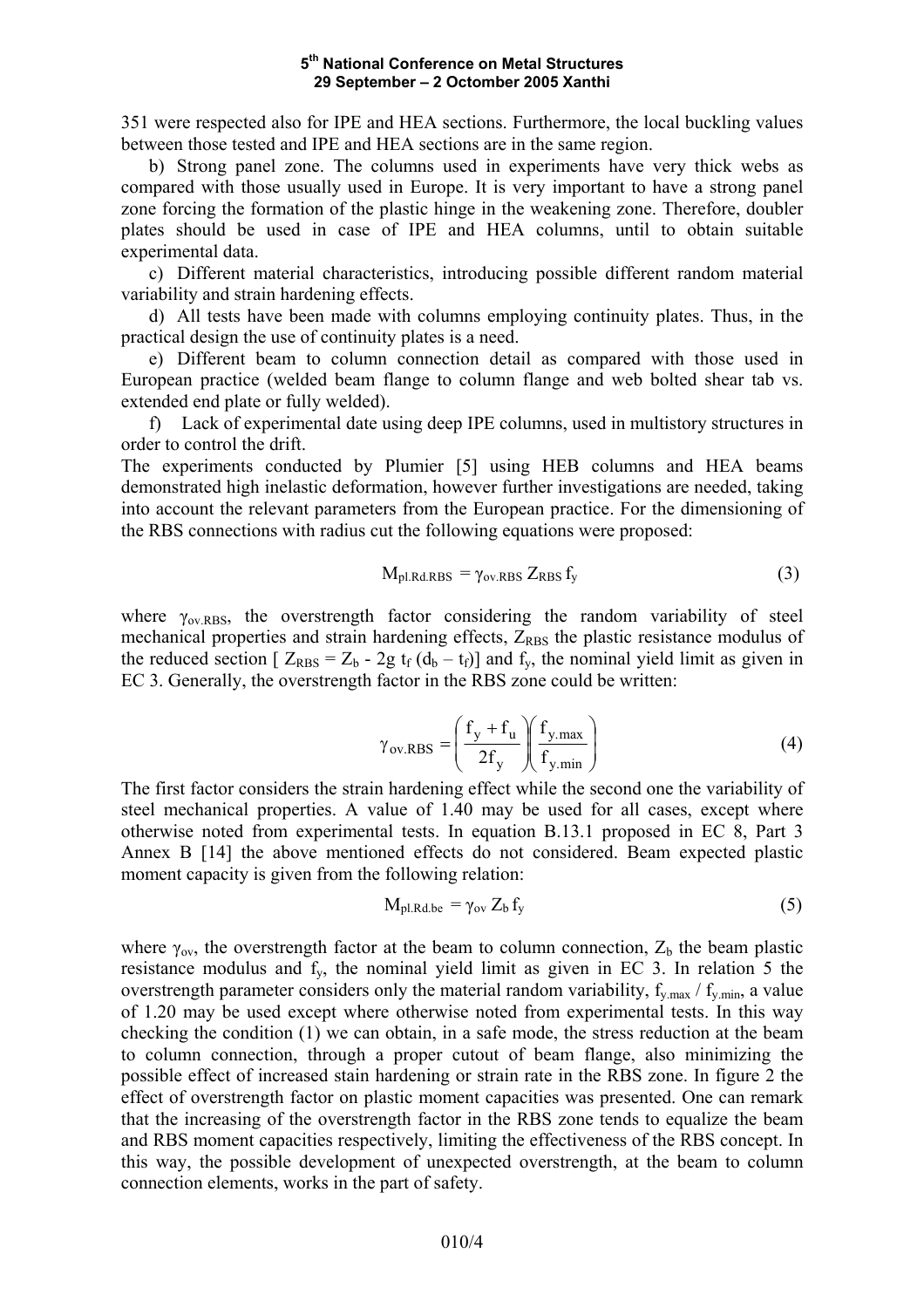

Figure 2: Influence of the overstrength factor on the plastic moment capacities

The moment at the column face could be written, Fig.1:

$$
M_{cf.sd} = M_{pl,RBS} \left( 1 + \frac{2s}{L} \right) + \frac{ws}{2} (L - s)
$$
 (6)

where s, the distance from the column face and the center of RBS cut, L′, the distance between the center of RBS cuts. From the condition (1) and relation (6) we can obtain the proper cutout of beam flange taking into account the overstrength and stress reduction influence respectively:

$$
g = \frac{Z_b f_y \left[ \gamma_{ov,RBS} \left( 1 + \frac{2s}{L} \right) - C_s \gamma_{ov} \right] + \frac{ws}{2} \left( L - s \right)}{2t_f \left( d_b - t_f \right) f_y \gamma_{ov,RBS}}
$$
(7)

where  $C_s$ , a coefficient to account the stress limitation at the beam column connection. A value between 0.85…1.0 may be used [4, 6]. Respecting the condition (2) and considering that  $M_{\text{pl,RBS}} = C_{RBS} M_{\text{sd,RBS}}$ , we can obtain another sizing formula for the proper reduction of beam flanges:

$$
g = \frac{Z_b f_y [\gamma_{ov,RBS} - C_{RBS} \gamma_{ov}] - C_{RBS} \frac{ws}{2} (s - L_c)}{2t_f (d_b - t_f) f_y \gamma_{ov,RBS}}
$$
(7')

where the  $C_{RBS}$  is a coefficient to account the plastic moment reduction, a value between  $0.95...0.90$  may be used,  $L_c$  is the distance between column faces. For design purposes the maximum value obtained from (7), (7′) should be taken. The influence of gravitational forces, overstentgth factor and stress limitation at the column face on the flange cutout, g, is presented, fig. 3, 4. From the plotted curves, it is observed that in case of high  $\gamma_{\text{ov,RBS}}$  /  $\gamma_{\text{ov}}$  values in order to limit the stress at the beam column connection a reduction greater than 50% should be made; the upper limit for flange cutout is 50% [4, 13, and 14]. In sizing the RBS zone the values of gravity loads should be considered. Furthermore, significant gravity loads can reduce the ductility capacity and/or shift the location of the plastic hinge [4, 9]. Therefore, in EC 8 Part 3 a clause should be introduced regarding the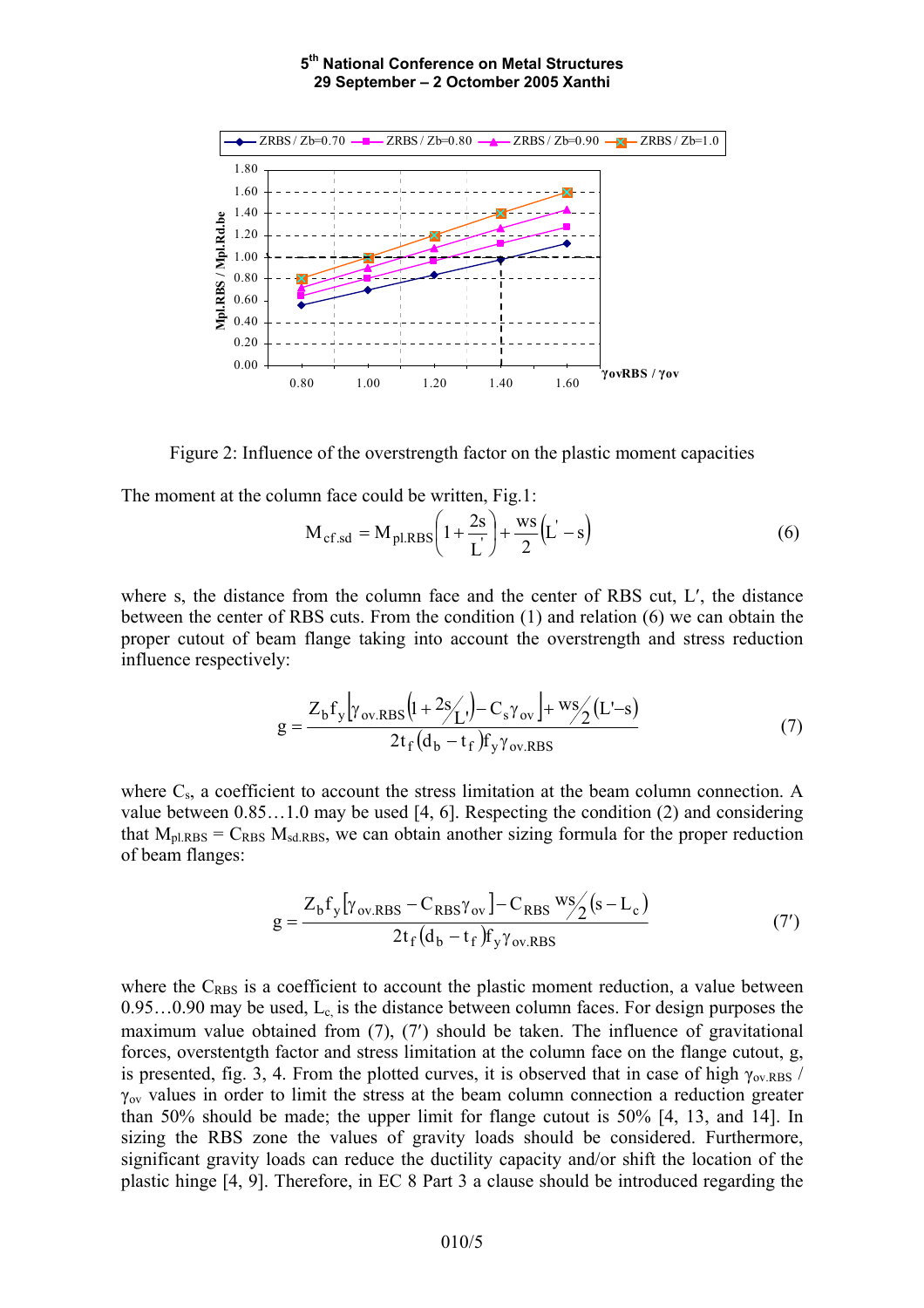effect of gravity load as given in FEMA 350 for cases when flexural demand on the beam due to gravity loads exceed 30% of the beam plastic capacity. Another important issue is the effect of weakening on the global stiffness of frame. An increasing of  $4 - 7$  % of the elastic drift was proposed [4]. Further analytical investigation is needed using different beam, column combinations with IPE, HEA, HEB sections.





Figure 3: Influence of overstrength and stress limitation on flange reduction



Figure 4: Influence of gravity loads on flange reduction

### **3. EVALUATION OF THE AVAILABLE DUCTILITY OF RBS CONNECTION**

For the evaluation of the available ductility of steel members the DuctRot M computer program was used, which based on the plastic collapse mechanism [15]. As an inelastic capacity index the rotation capacity was considered:

$$
\mu_{\theta, \text{av}} = \frac{1}{\gamma_{\text{M}}} \left( \frac{\theta_{\text{u}}}{\theta_{\text{p}}} - 1 \right)
$$
 (8)

where  $\gamma_M$ , safety factor that accounts model uncertainties, influence of seismic loading, influence of gravity loads,  $\gamma_M = 1.30 \times 1.30 \times 1.20 = 2.0$ , respectively, coefficients taken from parametrical investigations,  $\theta_u$ , the ultimate plastic rotation and  $\theta_p$ , the plastic rotation corresponding to the first plastic hinge. The classification of IPE and HEA beams was made using the member ductility criterion [15], also introducing a classification for different performance levels: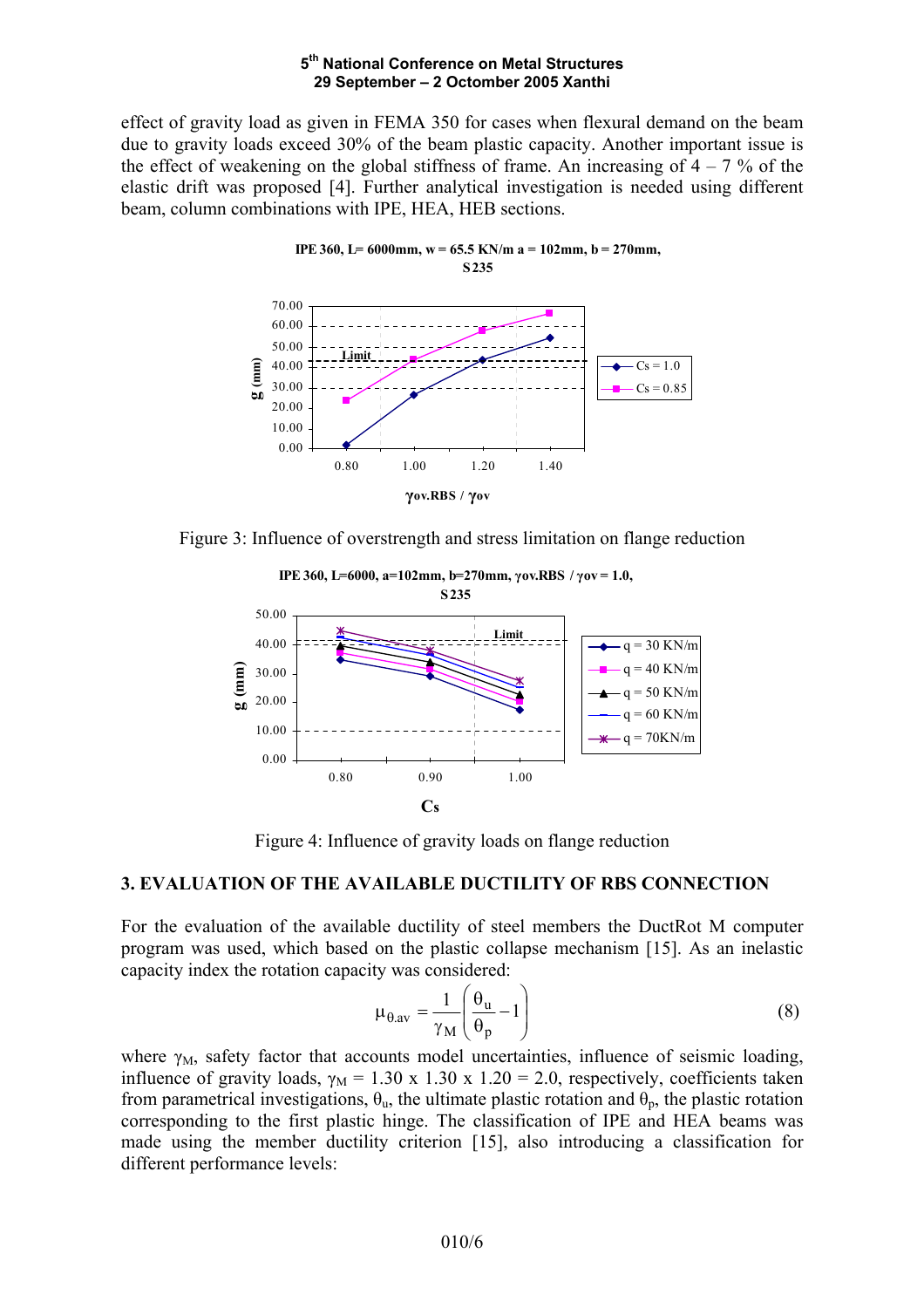High Ductility (H) – Near Collapse (NC)  $\rightarrow \mu_{\theta,av} > 7.50$ 

Medium Ductility (M) – Sever Damage (SD)  $\rightarrow$  4.50  $\leq \mu_{\theta,av} \leq 7.50$ 

Low Ductility (L) – Repairable Damage (RD)  $\rightarrow$  1.50  $\leq \mu_{\theta,av} \leq 4.50$ 

In table 2 the ductility levels for IPE and HEA beams were evaluated in order to inform the designer about the inelastic performance of RBS elements. The unreduced beam elements upgraded using the RBS concept from the lower class of ductility (performance) to the upper one. Furthermore, a reduction of 50 % of the flanges, which is the upper limit, ensures high inelastic performance, even in the great spans.

| Profil         | L         | <b>Unreduced</b><br><b>Beam</b> | $g$ (mm)<br>0.20 <sub>f</sub> | <b>Ductility</b><br>Level | Perform.<br>Level      | $g$ (mm)<br>$0.25b_f$ | <b>Ductility</b><br>Level | Perform<br>Level |
|----------------|-----------|---------------------------------|-------------------------------|---------------------------|------------------------|-----------------------|---------------------------|------------------|
|                | 6000      | $\mathbf M$                     |                               | $\mathbf M$               | ${\rm SD}$             |                       | $\rm H$                   | $\rm NC$         |
| <b>IPE 330</b> | 8000      | $\mathbf{L}$                    | 32                            | $\mathbf M$               | ${\rm SD}$             | 40                    | $\mathbf M$               | SD               |
|                | 10000     | $\mathbf{L}$                    |                               | $\mathbf L$               | <b>RD</b>              |                       | $\mathbf M$               | ${\rm SD}$       |
|                | 6000      | $\mathbf M$                     |                               | $\mathbf M$               | <b>SD</b>              |                       | $\,$ H                    | NC               |
| <b>IPE 360</b> | 8000      | $\mathbf{M}$                    | 34                            | $\mathbf M$               | <b>SD</b>              | 42                    | $\mathbf M$               | <b>SD</b>        |
|                | 10000     | $\mathbf L$                     |                               | $\mathbf{L}$              | <b>RD</b>              |                       | $\mathbf M$               | <b>SD</b>        |
|                | 6000      | $\mathbf M$                     |                               | $\mathbf M$               | <b>SD</b>              |                       | H                         | NC               |
| <b>IPE 400</b> | 8000      | $\mathbf M$                     | 36                            | $\mathbf M$               | ${\rm SD}$             | 45                    | $\,$ H                    | $\rm NC$         |
|                | 10000     | $\mathbf M$                     |                               | $\mathbf M$               | <b>SD</b>              |                       | $\mathbf M$               | <b>SD</b>        |
| <b>IPE 450</b> | 6000      | $\overline{M}$                  |                               | $\mathbf M$               | <b>SD</b>              |                       | $\rm H$                   | NC               |
|                | 8000      | $\mathbf M$                     | 38                            | $\mathbf M$               | <b>SD</b>              | 47                    | $\, {\rm H}$              | NC               |
|                | 10000     | $\mathbf L$                     |                               | $\mathbf M$               | <b>SD</b>              |                       | $\mathbf M$               | <b>SD</b>        |
| <b>IPE 500</b> | 6000      | $\overline{H}$                  |                               | $\overline{H}$            | $\overline{\text{NC}}$ |                       | $\overline{H}$            | NC               |
|                | 8000      | $\mathbf M$                     | 40                            | $\mathbf M$               | SD                     | 50                    | H                         | NC               |
|                | 10000     | $\mathbf M$                     |                               | M                         | ${\rm SD}$             |                       | $\mathbf M$               | <b>SD</b>        |
|                | 6000      | $\,$ H                          |                               | $\,$ H                    | NC                     |                       | $\, {\rm H}$              | $\rm NC$         |
| <b>IPE 550</b> | 8000      | $\mathbf M$                     | 42                            | $\mathbf M$               | <b>SD</b>              | 52                    | $\, {\rm H}$              | NC               |
|                | 10000     | $\mathbf M$                     |                               | $\mathbf M$               | <b>SD</b>              |                       | $\, {\rm H}$              | $\rm NC$         |
|                | 6000      | $\, {\rm H}$                    |                               | $\, {\rm H}$              | $\overline{\text{NC}}$ |                       | $\rm H$                   | NC               |
| <b>IPE 600</b> | 8000      | $\, {\rm H}$                    | 44                            | $\, {\rm H}$              | NC                     | 55                    | $\, {\rm H}$              | $\rm NC$         |
|                | 10000     | $\mathbf M$                     |                               | M                         | <b>SD</b>              |                       | $\,$ H                    | $\rm NC$         |
|                |           |                                 |                               |                           |                        |                       |                           |                  |
| Profil         | ${\bf L}$ | <b>Unreduced</b><br><b>Beam</b> | $g$ (mm)<br>0.20 <sub>f</sub> | <b>Ductility</b><br>Level | Perform.<br>Level      | $g$ (mm)<br>$0.25b_f$ | <b>Ductility</b><br>Level | Perform<br>Level |
| <b>HEA 240</b> | 6000      | $\mathbf{L}$                    |                               | $\mathbf M$               | <b>SD</b>              |                       | $\mathbf M$               | ${\rm SD}$       |
|                | 8000      | $\mathbf{L}$                    | 48                            | $\mathbf{L}$              | RD                     | 60                    | $\mathbf M$               | <b>SD</b>        |
|                | 10000     | $\mathbf{L}$                    |                               | $\mathbf{L}$              | <b>RD</b>              |                       | $\mathbf L$               | <b>RD</b>        |
|                | 6000      | $\mathbf L$                     |                               | $\mathbf M$               | ${\rm SD}$             |                       | $\mathbf M$               | $\rm NC$         |
| <b>HEA 260</b> | 8000      | $\mathbf{L}$                    | 52                            | $\mathbf M$               | <b>SD</b>              | 65                    | $\mathbf M$               | <b>SD</b>        |
|                | 10000     | $\mathbf{L}$                    |                               | $\mathbf{L}$              | <b>RD</b>              |                       | $\mathbf M$               | <b>SD</b>        |

*Table 2: Available ductility of RBS beams*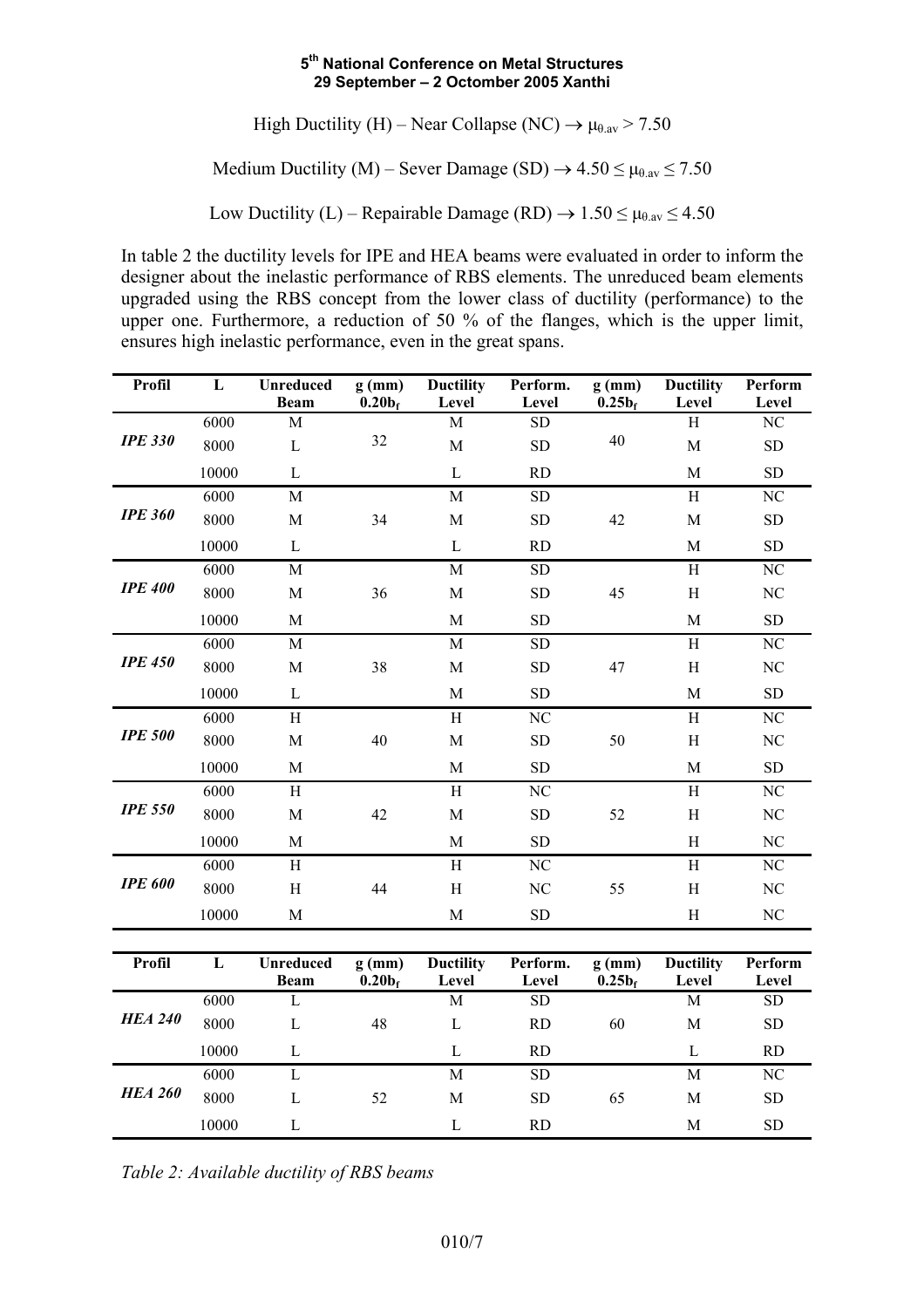| Profil         | L     | Unreduced<br><b>Beam</b> | $g$ (mm)<br>0.20 <sub>f</sub> | <b>Ductility</b><br>Level | Perform.<br>Level      | $g$ (mm)<br>0.20 <sub>f</sub> | <b>Ductility</b><br>Level | Perform<br>Level |
|----------------|-------|--------------------------|-------------------------------|---------------------------|------------------------|-------------------------------|---------------------------|------------------|
|                | 6000  | L                        |                               | M                         | <b>SD</b>              |                               | M                         | <b>SD</b>        |
| <b>HEA 280</b> | 8000  | $\mathbf{L}$             | 56                            | $\mathbf M$               | <b>SD</b>              | 70                            | $\mathbf M$               | <b>SD</b>        |
|                | 10000 | L                        |                               | $\mathbf{L}$              | <b>RD</b>              |                               | $\mathbf M$               | <b>SD</b>        |
|                | 6000  | $\mathbf{L}$             |                               | M                         | <b>SD</b>              |                               | $\mathbf M$               | <b>SD</b>        |
| <b>HEA 300</b> | 8000  | L                        | 60                            | M                         | <b>SD</b>              | 75                            | $\mathbf M$               | <b>SD</b>        |
|                | 10000 | $\mathbf{L}$             |                               | $\mathbf M$               | <b>SD</b>              |                               | $\mathbf M$               | <b>SD</b>        |
|                | 6000  | $\mathbf M$              |                               | $\mathbf M$               | <b>SD</b>              |                               | H                         | NC               |
| <b>HEA 320</b> | 8000  | $\mathbf{L}$             | 60                            | $\mathbf M$               | <b>SD</b>              | 75                            | H                         | NC               |
|                | 10000 | $\mathbf{L}$             |                               | M                         | <b>SD</b>              |                               | M                         | <b>SD</b>        |
|                | 6000  | $\mathbf M$              |                               | $\mathbf M$               | ${\rm SD}$             |                               | H                         | $\rm NC$         |
| <b>HEA 340</b> | 8000  | $\mathbf M$              | 60                            | $\mathbf M$               | <b>SD</b>              | 75                            | $\,$ H                    | NC               |
|                | 10000 | $\mathbf{L}$             |                               | $\mathbf M$               | <b>SD</b>              |                               | $\mathbf M$               | <b>SD</b>        |
|                | 6000  | $\mathbf M$              |                               | $\overline{H}$            | $\overline{\text{NC}}$ |                               | $\overline{H}$            | NC               |
| <b>HEA 360</b> | 8000  | $\mathbf M$              | 60                            | $\mathbf M$               | <b>SD</b>              | 75                            | H                         | NC               |
|                | 10000 | $\mathbf L$              |                               | $\mathbf M$               | <b>SD</b>              |                               | $\mathbf M$               | <b>SD</b>        |
|                | 6000  | M                        |                               | $\overline{H}$            | $\overline{\text{NC}}$ |                               | $\rm H$                   | NC               |
| <b>HEA 400</b> | 8000  | $\mathbf M$              | 60                            | $\, {\rm H}$              | NC                     | 75                            | $\rm H$                   | NC               |
|                | 10000 | $\mathbf M$              |                               | $\, {\rm H}$              | NC                     |                               | H                         | NC               |
|                | 6000  | $\mathbf M$              |                               | $\rm H$                   | $\overline{\text{NC}}$ |                               | $\rm H$                   | NC               |
| <b>HEA 450</b> | 8000  | $\mathbf M$              | 60                            | $\,$ H                    | NC                     | 75                            | $\,$ H                    | NC               |
|                | 10000 | $\mathbf M$              |                               | H                         | NC                     |                               | H                         | NC               |
|                | 6000  | H                        |                               | $\, {\rm H}$              | N <sub>C</sub>         |                               | $\,$ H                    | NC               |
| <b>HEA 500</b> | 8000  | $\mathbf M$              | 60                            | $\rm H$                   | N <sub>C</sub>         | 75                            | $\,$ H                    | NC               |
|                | 10000 | $\mathbf M$              |                               | H                         | NC                     |                               | H                         | $\rm NC$         |
|                | 6000  | $\,$ H                   |                               | $\, {\rm H}$              | N <sub>C</sub>         |                               | $\,$ H                    | NC               |
| <b>HEA 550</b> | 8000  | $\mathbf M$              | 60                            | $\mathbf H$               | NC                     | 75                            | $\rm H$                   | NC               |
|                | 10000 | $\mathbf M$              |                               | H                         | N <sub>C</sub>         |                               | $\,$ H                    | NC               |

*Table 2: Available ductility of RBS beams* 

# **4. CONCLUSIONS**

The paper is focused on the design aspects of RBS connection accounting the European practice (steel sections, design codes). Basic design relations, as compared with those given in EC 8, Part 3, Annex B, were proposed in order to size the RBS zone in a effective mode, accounting basic parameters as strain hardening, stress limitation, material random variability. Furthermore, the current informative design specifications do not express explicitly the inelastic deformation. An evaluation of the available ductility for IPE and HEA members was proposed, facilitating the choice of the designer for a proper flange cutout associated with the expected inelastic performance. However, concerning the strain hardening effect and deformation capacity no definitive conclusions can be drawn due to limited of experimental data using the European practice. In this way further investigation are needed through experimental research, considering subassemblies with IPE column and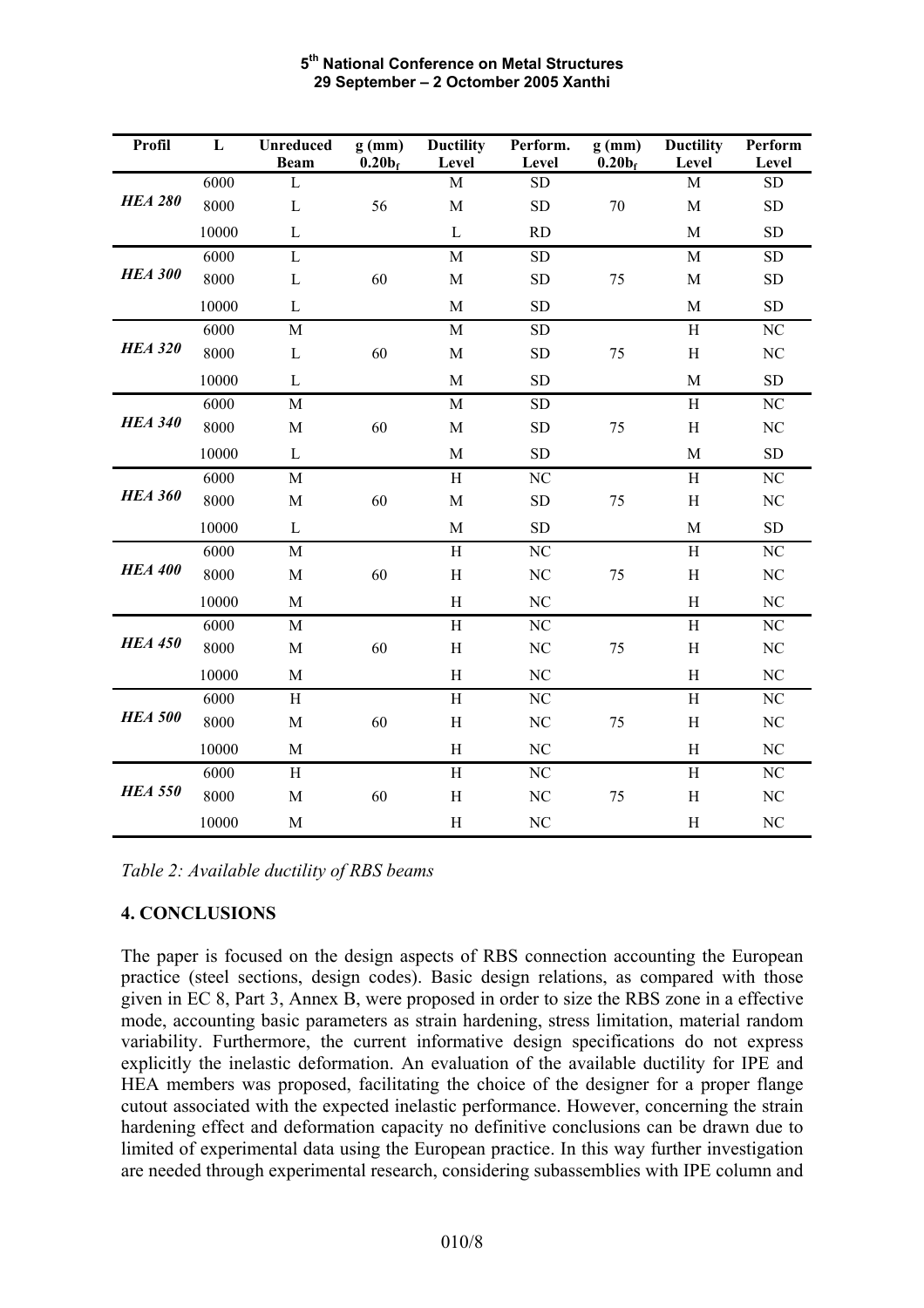IPE beams, HEA columns and IPE beams, HEB columns and IPE beams, combinations widely used in practice, with different connection configurations (bolted connections, fully welded connection with or without continuity plate, with or without doubler plates).

# **5. BIBLIOGRAPHY**

- [1] SAC 96-03, Interim guidelines. FEMA 276/A, SAC Join Venture, California, USA.
- [2] AIJ, 2001, "Recommendations for the Design of Structural Steel Connections". Architectural Institute of Japan, Tokyo, Japan.
- [3] Mazzolani F.M. "Moment resistant connections of steel frames in seismic areas: design and reliability", Editor, *E& F.N SPON, London*, 2000.
- [4] FEMA 350. "Recommended Seismic Design Criteria for New Steel Moment Frame Buildings", Washington D.C., 2000, U.S.A.
- [5] Plumier A. "Reduced beam sections; a safety concept for structures in seismic zones", *Buletinul stiintific al universitatii 'Politehnica'din Timisoara, Romania*, Tom. 41, fasc. 2, pp 46-59.
- [6] Moore K, O. Malley J, Engelhardt M. "Design of reduced beam section moment frame connection", Structural steel educational council, Technical information and product service, California, U.S.A.
- [7] Chen S.J., Chu J.M., Chou Z.L. " Dynamic Behavior of steel frames with beam flanges shaved around connection", *J. Construct. Steel Research*, Vol. 42, No.1, 1997, pp 49- 70.
- [8] Popov E., Blondet M., Stepanov L. " Application of dog bones for improvement of seismic behavior of steel connections", Report No. UCB/EERC 96/05, 1996, U.S.A
- [9] Anastasiadis A., Gioncu V. " Influence of joint details on the local ductility of steel moment resisting frames, *3rd National Greek Conference on Steel Structures*, Thessaloniki, Greece, 1998, pp 311-319.
- [10] Anastasiadis A., Gioncu V., Mazzolani F.M. "New upgrading procedures to improve the ductility of steel MR-frames", *XVII C.T.A Congress*, Napoli, Italy, 1999, pp. 193- 204.
- [11] Faggiano B., Landolfo R. " Seismic analysis of steel MR frames with dog bone connections, *12th European Conference on Earthquake Engineering*, London, 2002, paper reference. 309.
- [12] Anastasiadis A., Mateescu G., Gioncu V. " Improved ductile design of steel MR frames based on constructional details", *9th International Conf. On Metal Structures*, Timisoara, Romania, 2000, pp. 367-376.
- [13] FEMA 351. " Recommended Seismic Evaluation and Upgrade Criteria for Exisitng Welded Steel Moment Frame Buildings, Washington D.C., 2000, U.S.A.
- [14] EC 8, Part 3. "Design of Structures for Earthquake Resistance. Strengthening and Repair of Buildings", prEN 1998-3:200X, Final Draft, January 2003.
- [15] Gioncu V., Mazzolani F.M. "Ductility of seismic resistant steel structures, *SPON Press, London*, 2002.